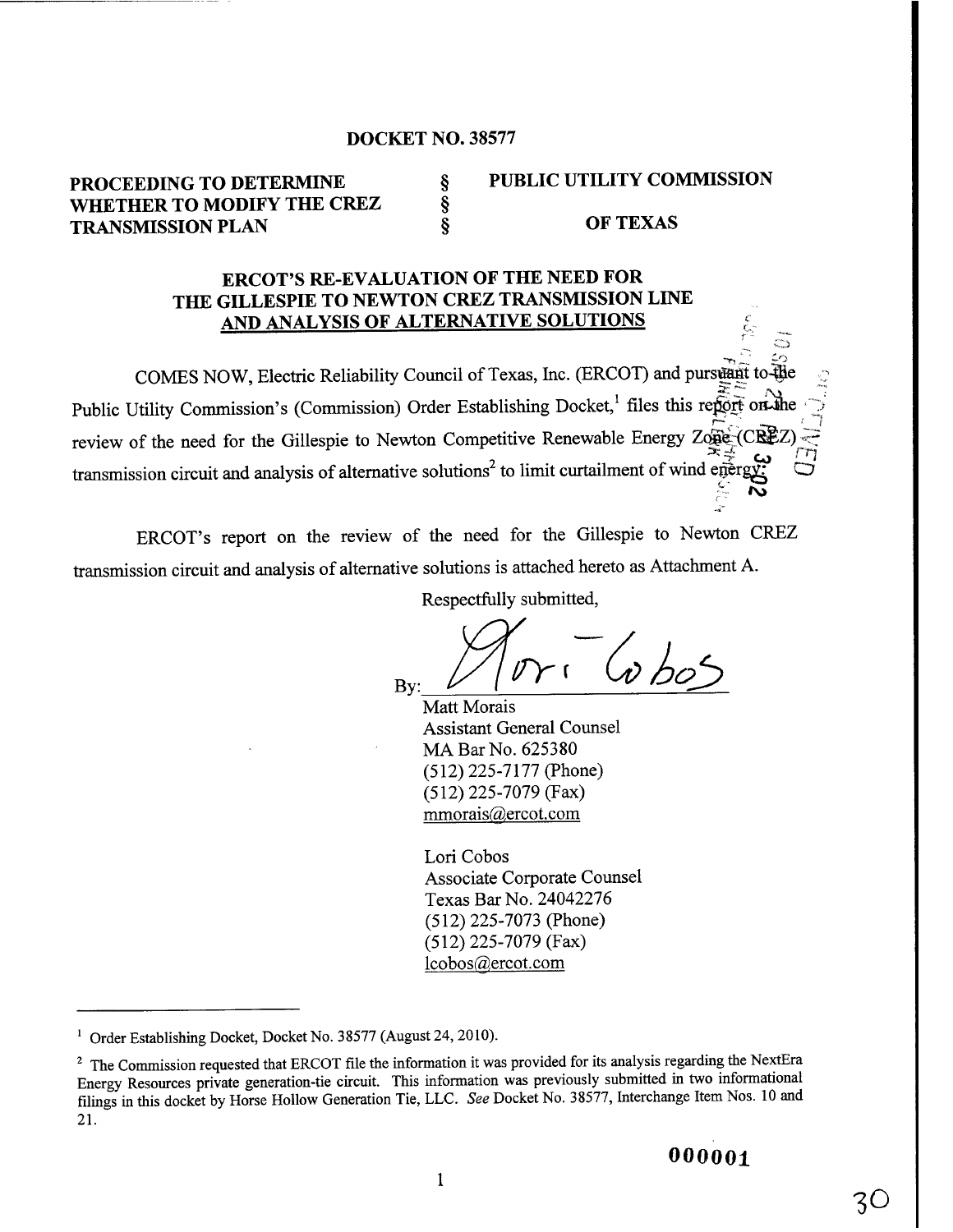ERCOT **7620 Metro Center Drive Austin,** TX 78744

ATTORNEYS FOR ELECTRIC RELIABILITY COUNCIL OF TEXAS, INC.

# CERTIFICATE OF SERVICE

<sup>I</sup> certify that a copy of this document was served **on all parties** of record in this **proceeding on September** 23, 2010 in the following manner: by **facsimile,** hand-delivery, electronically **mailed,** sent by overnight delivery, or United **States first-class mail.**

 $\frac{1}{\sqrt{N}}$   $\frac{1}{\sqrt{N}}$ Lori Cobos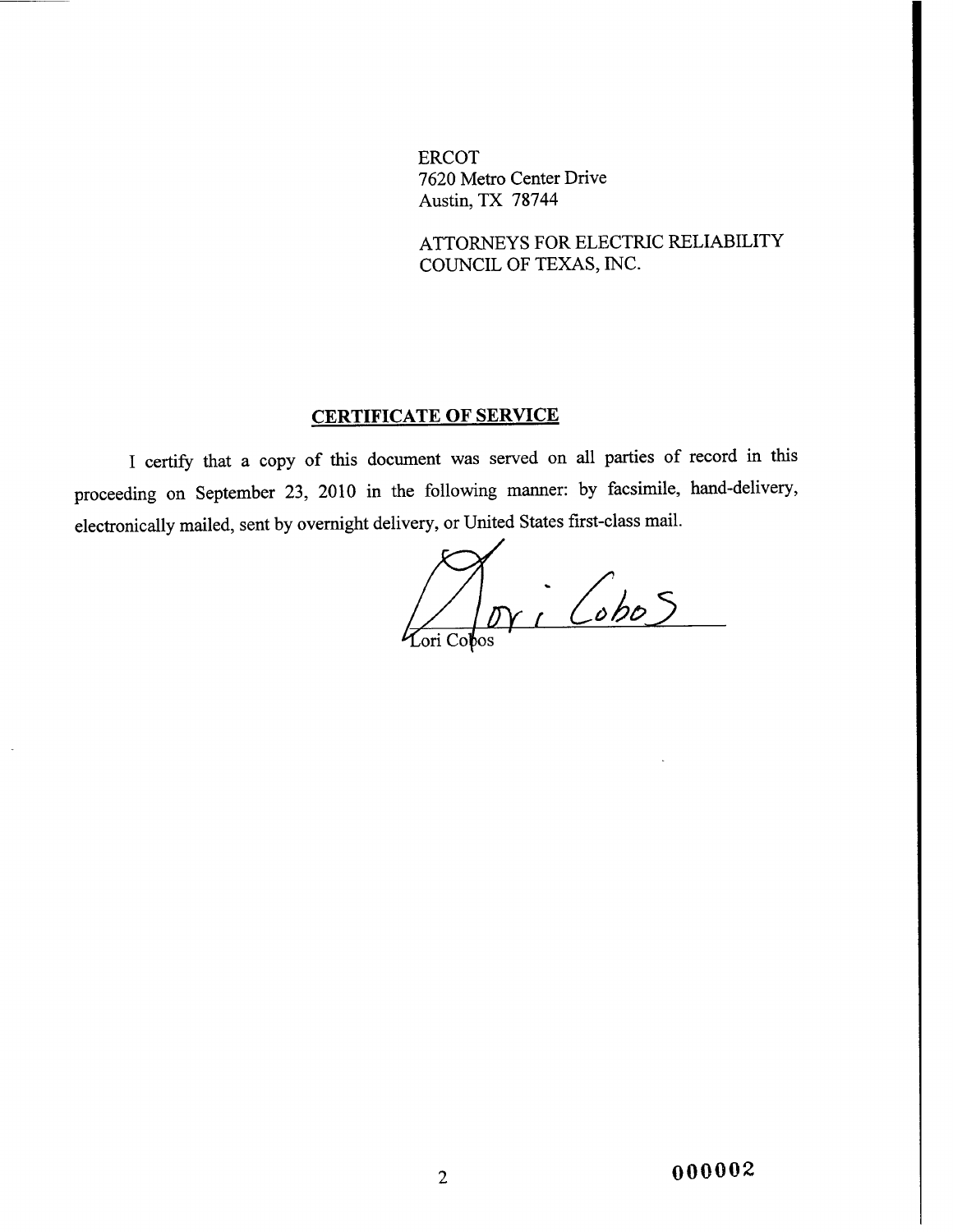Attachment A



# ERCOT **Review of the CREZ Gillespie to Newton** Circuit

September 23, 2010

<sup>Q</sup> *2010 Electric Reliability Council of* Texas, *Inc. System Planning*

 $\sim$ 

 $\mathcal{L}$ 

الراجي الجاملة الج

المناسب المن الموسى الأرجل من<br>المناسب

000003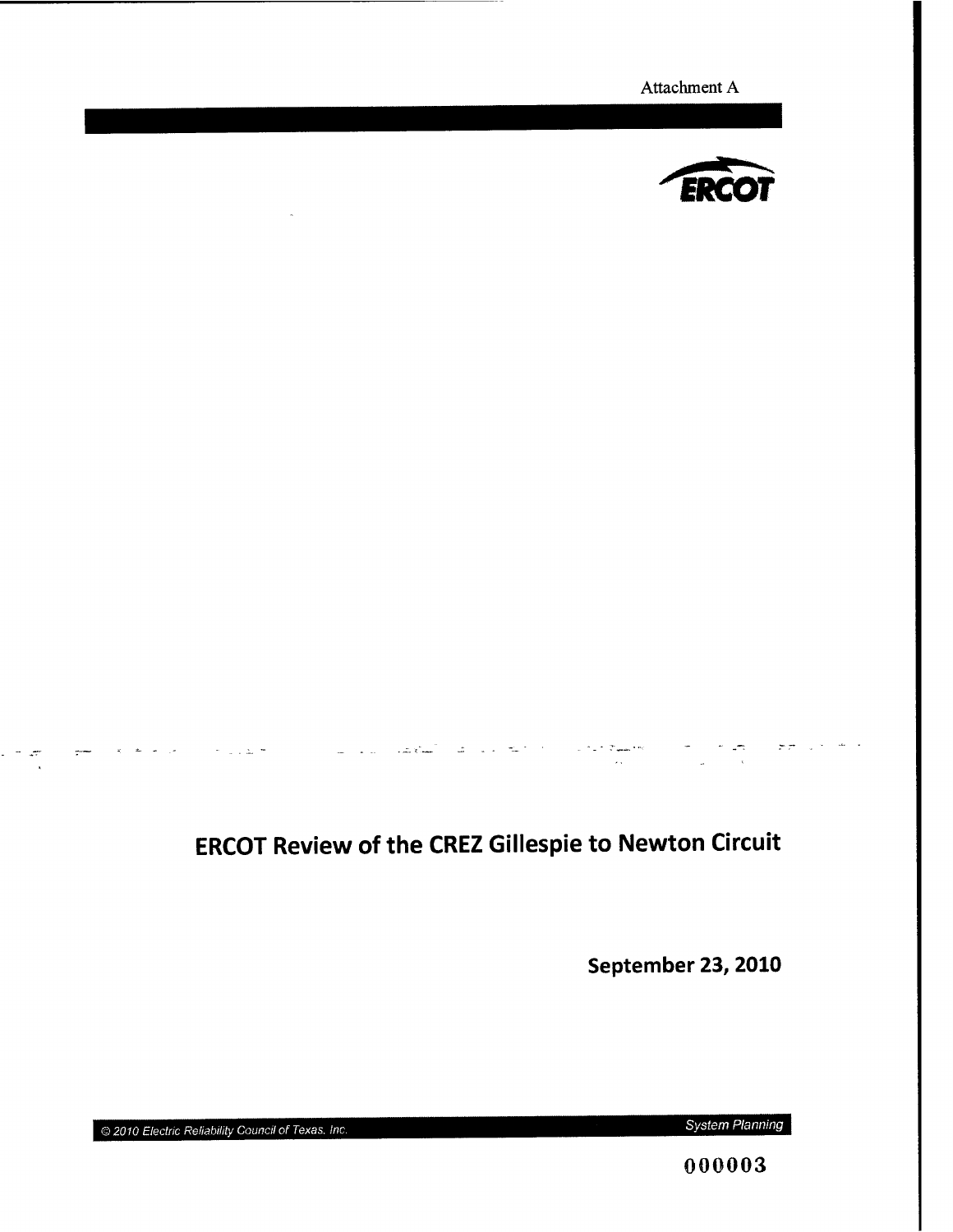#### **ERCOT Public**

# **Table of Contents**

 $\mathcal{L}^{\pm}$ 

 $\omega = \frac{1}{2} \frac{1}{2} \omega^2 + \omega \omega$ 

@ 2010 Electric Reliability Council of Texas, Inc. All rights reserved.

000004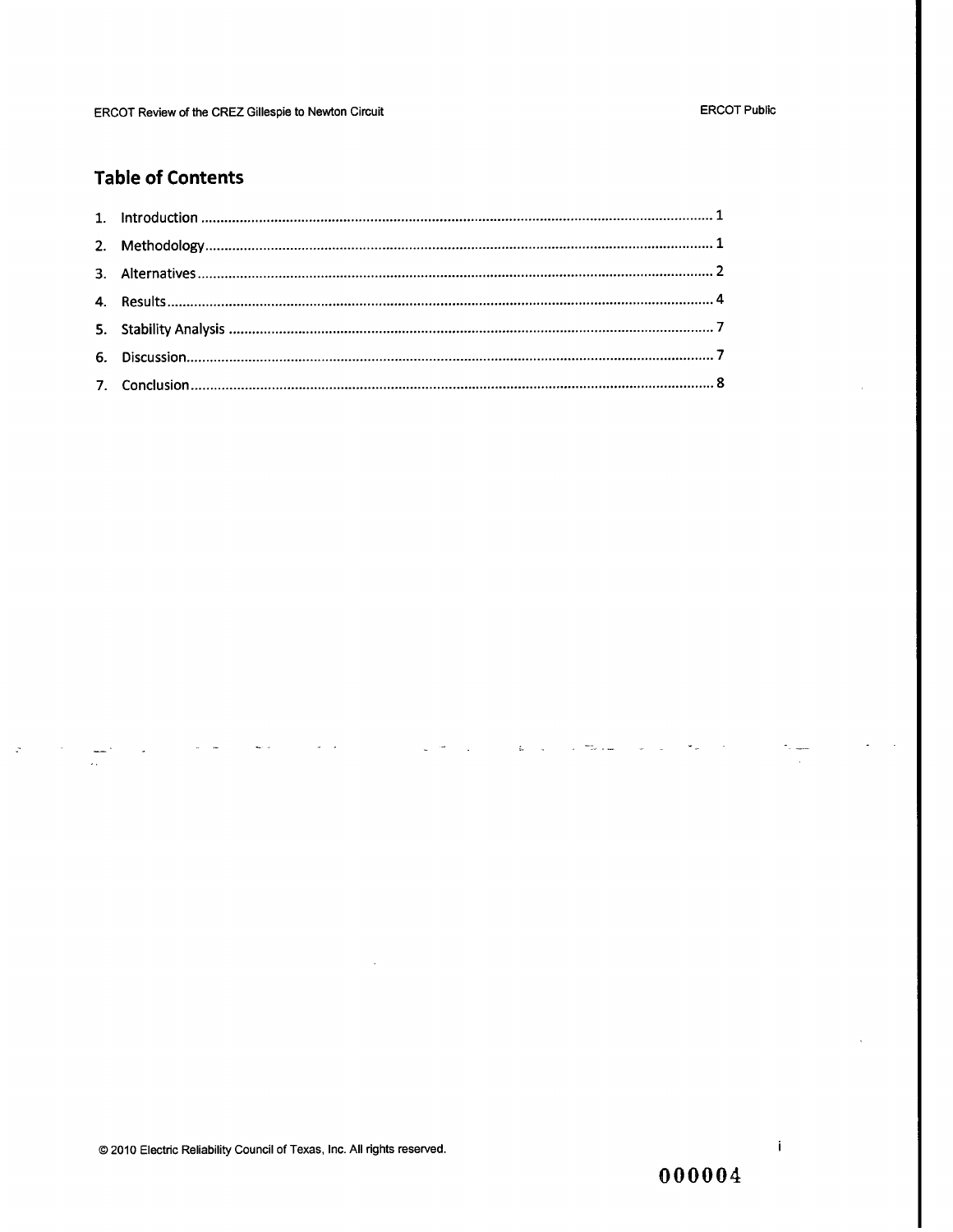### ERCOT Review of the **Gillespie to Newton** Project

#### 1. Introduction

On June 1, 2010, the Chairman of the Public Utility Commission of Texas (Commission, PUCT) requested that ERCOT re-evaluate the need for the Gillespie to Newton transmission circuit included in Scenario 2 of the CREZ Transmission Optimization (CTO) Study filed by ERCOT in PUCT Docket No. 33672. ERCOT completed its review and provided a letter-response to the Commission on August 17, 2010. Following a review of the results of the analysis in ERCOT's letter-response, the Commission requested in the Order Establishing Docket in PUCT Docket No. 38577,that ERCOT provide a summary and brief discussion of the re-evaluation of the need for the Gillespie to Newton circuit and analysis of alternative solutions needed to limit curtailment of wind energy. This report provides the requested information, including the methodology and detailed results of the analysis.

### 2. Methodology

As requested in the Commission Chairman's June 1, 2010 Letter, ERCOT's analysis of the need for the Gillespie to Newton circuit assumed the incorporation of all transmission projects, both planned and completed, in the ERCOT transmission system. In addition, all transmission projects designated as part of the CREZ Transmission Plan (CTP) were included in the model representations of the ERCOT transmission system for this study.

In the development of the CTP, transmission alternatives were considered to be acceptable if they provided sufficient transmission capacity, such that no more than approximately 2% of the expected wind generation in a year was undeliverable, i.e., curtailed. The amount of wind generation curtailed is determined using a program that simulates future system operations through security-constrained unit commitment and economic dispatch of all generation in ERCOT to serve hourly system load. This model simulates the operation of the generation units in ERCOT in a manner consistent with market conditions while adhering to the limitations of the ERCOT transmission system and applicable North American Electric Reliability Corporation (NERC) and ERCOT reliability requirements. Units are committed and dispatched based on variable costs  $$ i.e., startup costs, fuel costs, variable operations and maintenance costs, and emissions costs across all hours of the year. Representative wind patterns (developed through meteorological modeling of typical hourly wind patterns throughout Texas), average weather year load patterns (by weather zone) and generation unit efficiencies and operational constraints (such as minimum up times, minimum down times, startup costs, etc.) are inputs into this model, which is designed to determine the lowest cost option to serve load while maintaining transmission grid reliability. Wind generation, modeled as having \$0 variable cost, is utilized by the model to the extent possible, given transmission and system operational limitations.

**Even with no transmission constraints, approximately 0.5% of the available wind energy is curtailed by the system operations simulation model due to other operational constraints. As a result, transmission alternatives** in the CTO Study **were considered**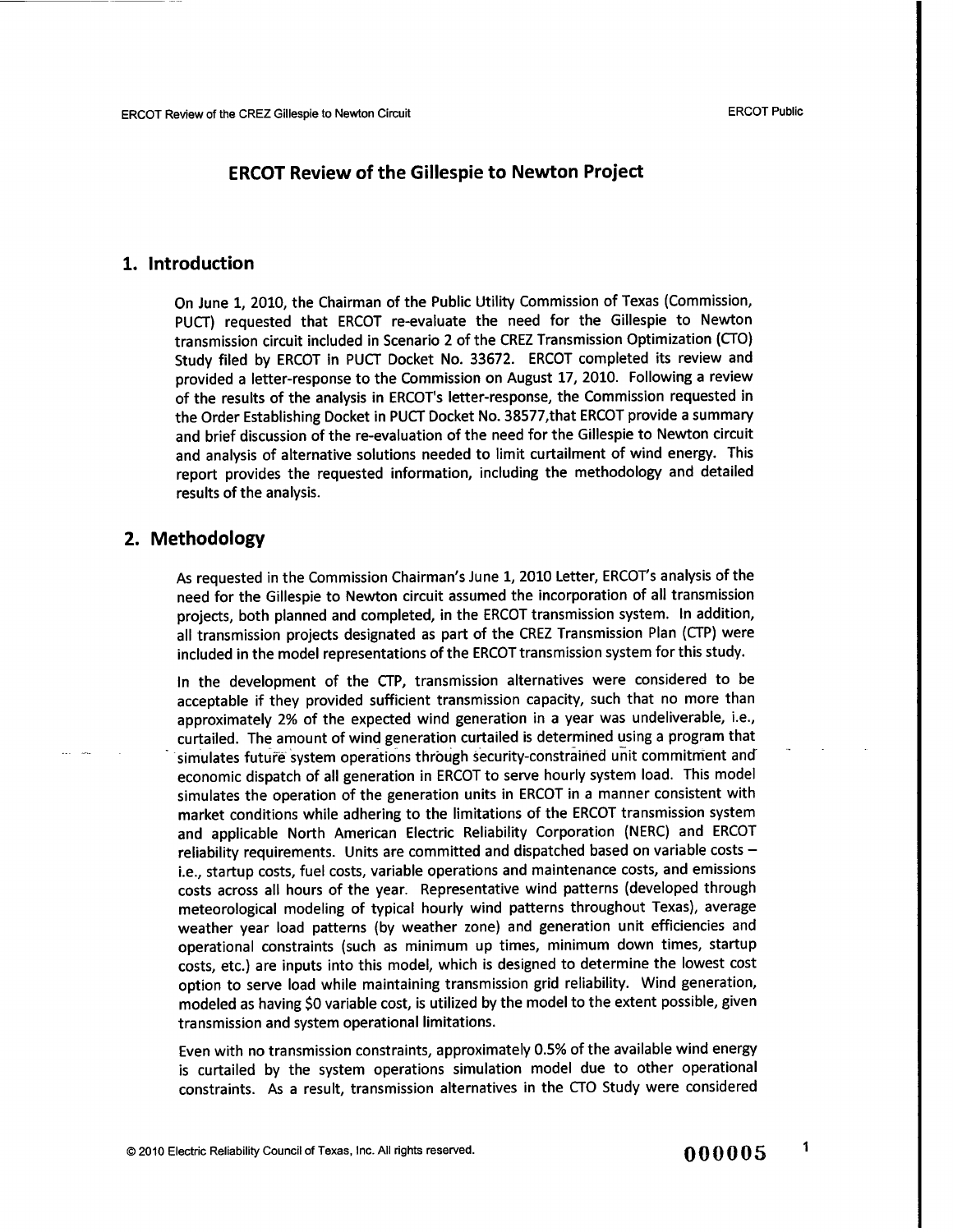sufficient if the model results indicated no more than 2.5% of wind generation curtailment.

The continued need for the Gillespie to Newton circuit, or an adequate alternative, was determined by removing the respective circuit from the modeled transmission system and calculating the overall annual wind generation curtailment. With the Gillespie to Newton circuit removed, the curtailment increased from 2.5% to 3.4%, a reduction of approximately 598 GWh of wind generation per year. As this increased level of wind generation curtailment did not meet the criteria established in the CTO Study, alternative projects were evaluated to determine if there existed cost-effective alternatives to the Newton to Gillespie circuit.

Alternative solutions were submitted to ERCOT by various stakeholders through the Regional Planning Group (RPG) process, and additional options were developed by ERCOT staff. Proposed system upgrades were evaluated for effectiveness at reducing overall wind curtailment; planning-level cost estimates were developed for options that met the CTO Study criteria. Several of the alternative system upgrades resulted in wind generation curtailment that was at or below the level to which the CTP was originally designed. The lowest-cost alternative solution was analyzed for stability following transient events, using the latest dynamic stability databases developed as part of the CREZ Reactive Study being conducted concurrently by ABB, Inc. (ABB) Through this analysis, the lowest-cost acceptable alternative to the Gillespie to Newton circuit was identified and validated.

#### 3. Alternatives

Potential alternative solutions evaluated as part of this study included upgrades of existing transmission infrastructure, new 345-kV circuits, and incorporation of privately owned and operated transmission investments. Some of the scenarios include upgrades to existing 138-kV circuits near the Killeen and Kendall substations. New circuits that were evaluated included single-circuit 345-kV connections from Newton to Hutto; Kendall to Lytton Springs; Kendall to Hays (this circuit could potentially utilize an open position on existing towers); and Big Hill (formerly known as McCamey D) to Cagnon. The new 345-kV circuits from Big Hill to Cagnon have been included in alternatives in place of the proposed 345-kV circuits from Big Hill to Kendall that were a part of the CTP. These circuits were evaluated as a means of quantifying any potential benefits from reducing transmission congestion in the vicinity of the Kendall substation by directing power flows south to Cagnon.

In several of the cases studied, the private generation-tie (gen-tie) circuit operated by NextEra Energy Resources (NextEra) was included as a network circuit. This private gentie circuit currently connects the NextEra wind generating units (Horse Hollow  $1 - 4$  and Callahan Divide) to the Kendall substation. In the cases so noted, a new substation is assumed to be constructed at the point where the gen-tie circuit intersects the Twin Butte to Brown circuit. The circuit from this substation to Kendall is assumed to be in service, with the remainder of the circuit (from this new substation back to the NextEra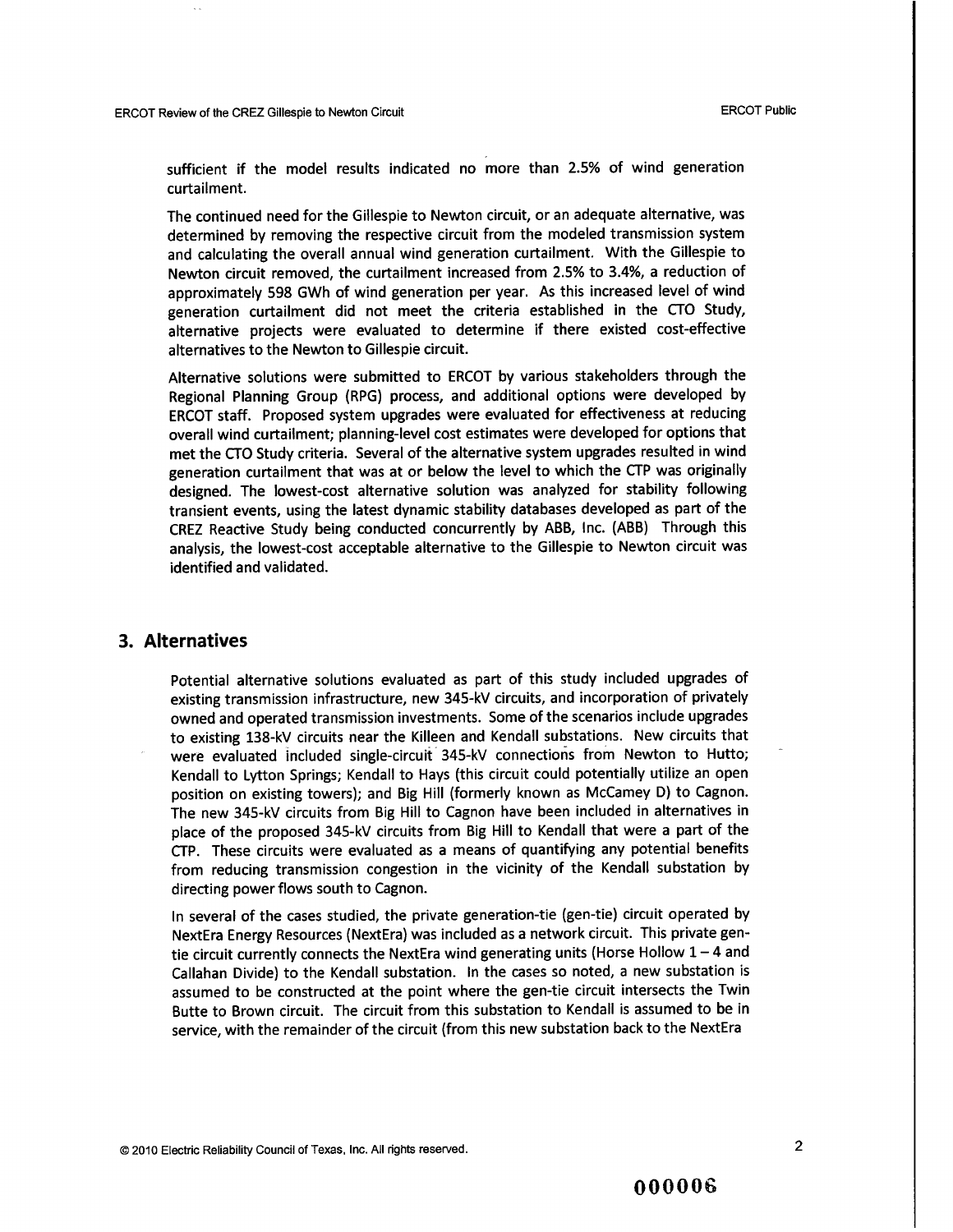ERCOT Public



Figure 1: Transmission Map of the Study Area

wind generation facilities located south of Abilene) disconnected. In these cases, the NextEera wind generation units are connected to the Bluff Creek and NW Abilene substations. Technical specifications for the gen-tie circuit (ratings and impedances) were provided to ERCOT by NextEra. Based on this information, the gen-tie circuit was assumed to have a rating of 1,735 MVA. In cases where the notes specify that the NextEra wind generating units are connected to the gen-tie circuit, then the gen-tie circuit from these units to the new substation at the point of intersection of the gen-tie circuit and the Twin Butte to Brown circuit is assumed to be in-service.

In cases 27 and 29  $-$  31, the notation "private gen-tie with expanded connection" indicates that the new substation has been constructed to accommodate connections to both of the existing parallel 345-kV circuits that intersect the NextEra gen-tie circuit (these circuits are the Twin Butte to Brown circuit and the Red Creek to Brown circuit).

In cases 32 and 33, the entire length of the gen-tie circuit is modeled as a network connection. In these cases the gen-tie circuit is connected to the Bluff Creek substation in the north and the Kendall substation in the south. One additional connection is included in these two cases: a new circuit connects Big Hill to a point approximately two-thirds of the distance to Kendall along the gen-tie circuit.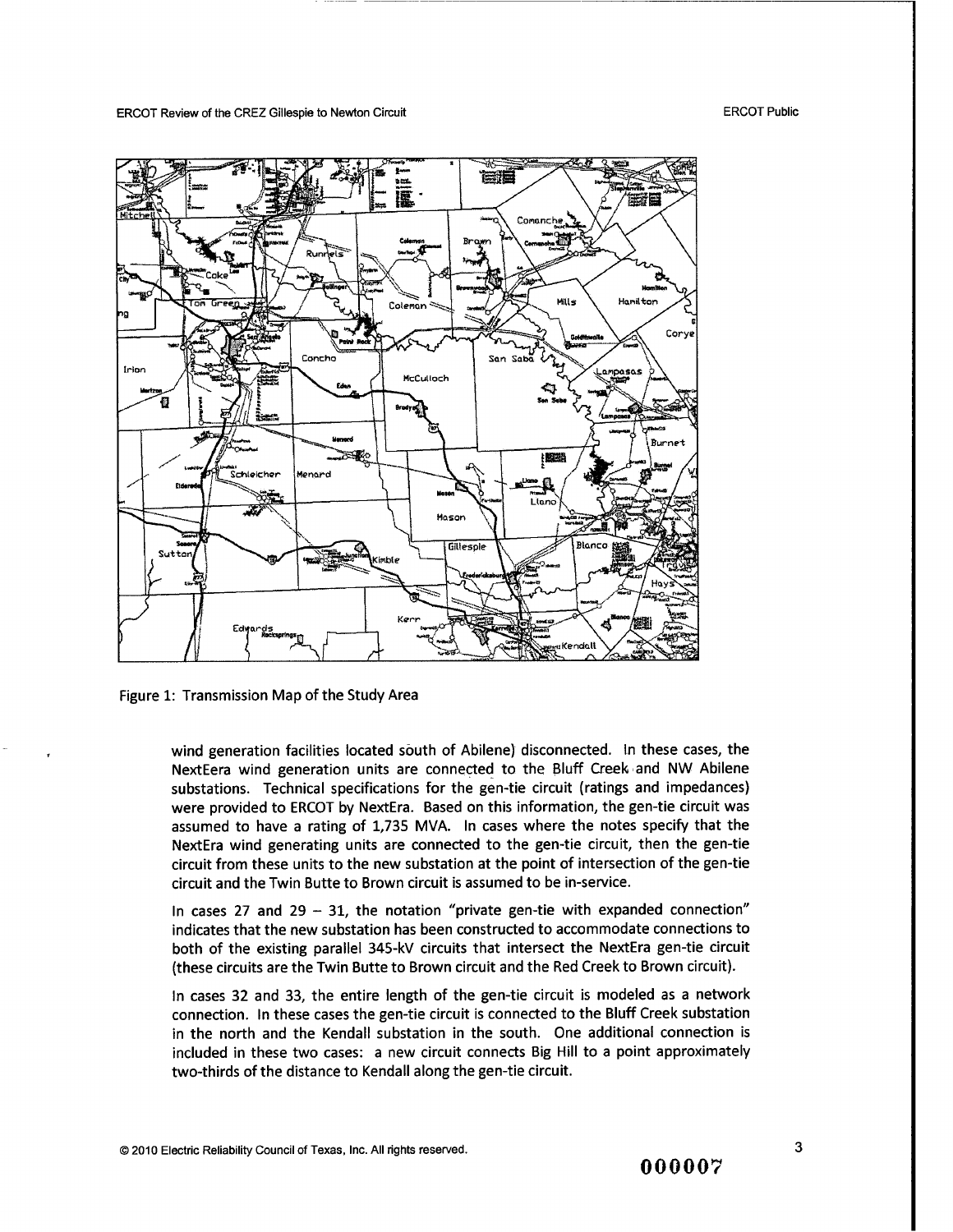### 4. Results

 $\sim 20\,\mu$ 

 $\lambda_{\rm SN} = 2.5 \times 10^{-10}$ 

 $\mathcal{L}_{\mathbf{a}}$  ,  $\mathbf{a}$ 

Table 1 provides a summary of the level of wind generation curtailment associated with selected alternative solutions that were reviewed as part of this study. For each alternative, the major circuits that were removed from the case are listed, as are the new circuits that were added (or in some cases upgraded). In each of the cases listed, except for the circuits listed as removed, all existing and planned transmission circuits, as well as the circuits designated as part of the CTP, are included in the model representation of the ERCOT system.

#### Table 1: Selected Alternative Solutions and Simulation Results

| Case           | <b>Circuits Removed</b>                                                     | <b>Circuits Added</b>                                                                              | <b>Wind</b><br>Curtailment |
|----------------|-----------------------------------------------------------------------------|----------------------------------------------------------------------------------------------------|----------------------------|
| $\mathbf{1}$   | None - Reference Case                                                       | None                                                                                               | 2.5%                       |
| $\overline{2}$ | Gillespie - Newton                                                          | None                                                                                               | 3.4%                       |
| 3              | Gillespie - Newton                                                          | 138-kV Upgrades to Killeen - Killeen<br>Elm and Kendall - Paleface                                 | 2.59%                      |
| 4              | Gillespie - Newton                                                          | Same as Case 3 with Series Reactor on<br>Ft. Lancaster to Hamilton circuit                         | 2.53%                      |
| 5              | Gillespie - Newton<br>private gen-tie                                       |                                                                                                    | 3.01%                      |
| 6              | Gillespie - Newton                                                          | private gen-tie; NextEra wind<br>connected to private gen-tie                                      | 3.12%                      |
| 7              | Gillespie - Newton; Kendall - Gillespie                                     | Newton - Hutto                                                                                     | 3.60%                      |
| 8              | Gillespie - Newton; Kendall - Gillespie                                     | Newton - Hutto; Kendall to Lytton<br>Springs <sup>®</sup>                                          | 2.65%                      |
| 9              | Gillespie - Newton                                                          | private gen-tie; Kendall - Hays; Hays -<br>Zorn                                                    | 2.46%                      |
| 10             | Gillespie - Newton                                                          | private gen-tie; Kendall - Hays                                                                    | 2.47%                      |
| 11             | Gillespie – Newton; Big Hill – Kendall<br>(2 circuits)                      | Big Hill - Cagnon (2 circuits)                                                                     | 3.22%                      |
| 12             | Gillespie - Newton                                                          | Kendall - Hays; 138-kV upgrades on<br>Killeen - Killeen Elm                                        | 2.46%                      |
| 13             | Gillespie - Newton; Big Hill - Kendall<br>(2 circuits)                      | Private gen-tie; Big Hill - Cagnon (1<br>circuit)                                                  | 2.77%                      |
| 14             | Gillespie - Newton; Big Hill- Kendall (2<br>circuits); Kendall - Gillespie  | Private gen-tie; Big Hill - Cagnon (2<br>circuits)                                                 | 2.10%                      |
| 15             | Gillespie - Newton; Kendall - Gillespie                                     | Kendall - Hays; Upgrade Killeen -<br>Killeen Elm                                                   | 2.82%                      |
| 16             | Gillespie – Newton; Kendall - Gillespie                                     | Kendall - Hays; Upgrade Killeen -<br>Killeen Elm; Additional 478 MVA<br>autotransformer at Kendall | 2.50%                      |
| 17             | Gillespie - Newton; Kendall -<br>Gillespie; Big Hill - Kendall (2 circuits) | Private gen-tie; Big Hill - Cagnon (1<br>circuit)                                                  | 2.77%                      |

 $\mathcal{L}_{\rm{max}}$  ,  $\mathcal{L}_{\rm{max}}$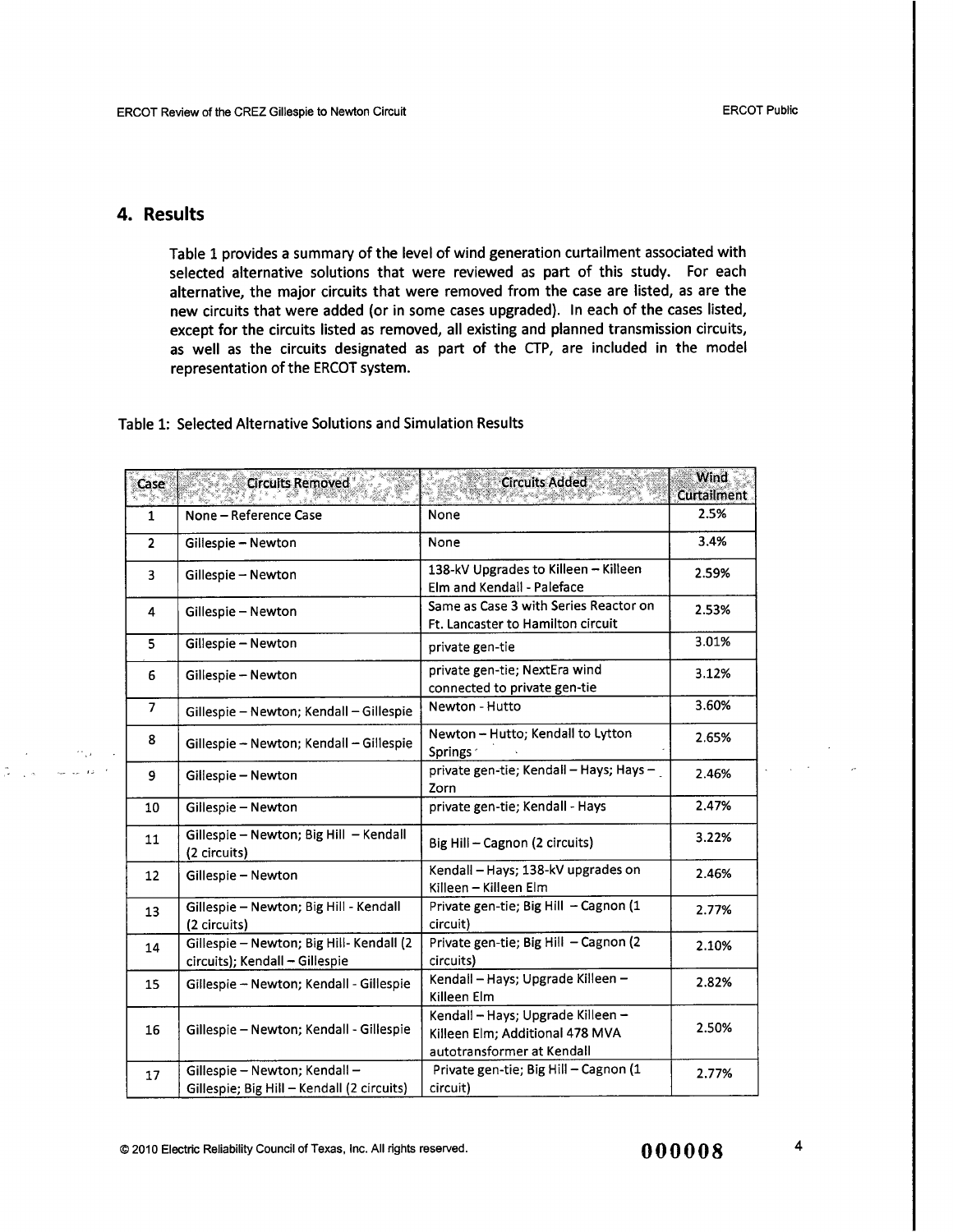| Case | <b>Circuits Removed</b>                                | Circuits Added                                                          | <b>Wind</b><br><b>Curtailment</b> |  |
|------|--------------------------------------------------------|-------------------------------------------------------------------------|-----------------------------------|--|
| 18   | Gillespie - Newton; Kendall -                          | Private gen-tie; Big Hill - Cagnon (2                                   | 2.03%                             |  |
|      | Gillespie; Big Hill - Kendall (2 circuits)             | circuits)<br>138-kV Upgrades to Killeen - Killeen                       |                                   |  |
| 19   | Gillespie - Newton; Kendall - Gillespie                | Elm and Kendall - Paleface                                              | 4.32%                             |  |
|      | Gillespie – Newton; Kendall - Gillespie                | 138-kV Upgrades to Killeen - Killeen                                    |                                   |  |
| 20   |                                                        | Elm and Kendall - Paleface; Additional                                  | 2.58%                             |  |
|      |                                                        | 478 MVA autotransformer at Kendall                                      |                                   |  |
|      | Gillespie - Newton; Kendall - Gillespie                | 138-kV Upgrades to Killeen - Killeen                                    |                                   |  |
| 21   |                                                        | Elm and Kendall - Paleface; Two                                         | 2.64%                             |  |
|      |                                                        | additional autotransformers at Kendall                                  |                                   |  |
| 22   | Newton - Hutto<br>Gillespie - Newton                   |                                                                         | 2.29%                             |  |
| 23   | Gillespie - Newton                                     | Newton - Hutto; Kendall - Lytton                                        | 2.25%                             |  |
|      |                                                        | Springs                                                                 |                                   |  |
| 24   | Gillespie - Newton                                     | Kendall - Lytton Springs                                                | 3.28%                             |  |
|      | Gillespie - Newton; Big Hill - Kendall<br>(2 circuits) | Private gen-tie; Big Hill - Cagnon (1                                   | 2.71%                             |  |
| 25   |                                                        | circuit); Big Hill-gen-tie substation (1<br>circuit)                    |                                   |  |
| 26   | Gillespie - Newton                                     | Kendall - Lytton Spings; Upgrade                                        | 2.46%                             |  |
|      |                                                        | Killeen - Killeen Elm                                                   |                                   |  |
| 27   | Gillespie - Newton                                     | Private gen-tie (expanded connection);                                  | 2.47%                             |  |
|      |                                                        | Kendall - Hays                                                          |                                   |  |
|      |                                                        | Upgrades to Killeen - Killeen Elm,                                      | 2.46%                             |  |
| 28   | Gillespie – Newton                                     | Kendall - Paleface, and Hamilton -                                      |                                   |  |
|      |                                                        | Maverick                                                                |                                   |  |
| 29   | Gillespie - Newton; Big Hill - Kendall                 | Private gen-tie (expanded connection);                                  | 5.34%                             |  |
|      | (2 circuits)                                           | Big Hill - gen-tie substation<br>Private gen-tie (expanded connection); |                                   |  |
| 30   | Gillespie - Newton; Big Hill - Kendall                 | Big Hill - gen-tie substation (1 circuit)                               | 3.14%                             |  |
|      | (1 circuit)                                            | Private gen-tie (expanded connection);                                  |                                   |  |
| 31   | Gillespie – Newton; Big Hill - Kendall                 | Big Hill - Cagnon (1 circuit); Big Hill --                              | 2.60%                             |  |
|      |                                                        | gen-tie substation (1 circuit)                                          |                                   |  |
|      |                                                        | Private gen-tie (connected from Bluff                                   |                                   |  |
|      |                                                        | Creek to Kendall) with series                                           |                                   |  |
| 32   | Gillespie - Newton; Big Hill - Kendall;                | compensation; Big Hill - Cagnon (1                                      | 13.26%                            |  |
|      | Kendall - Gillespie                                    | circuit); Big Hill - southern gen-tie                                   |                                   |  |
|      |                                                        | substation (1 circuit)                                                  |                                   |  |
|      |                                                        | Private gen-tie (connected from Bluff                                   |                                   |  |
|      | Gillespie - Newton; Big Hill - Kendall;                | Creek to Kendall) without series                                        | 6.69%                             |  |
| 33   |                                                        | compensation; Big Hill - Cagnon (1                                      |                                   |  |
|      | Kendall - Gillespie                                    | circuit); Big Hill - southern gen-tie                                   |                                   |  |
|      |                                                        | substation (1 circuit)                                                  |                                   |  |

The results of each of these options were compared, and ten options were selected for cost analysis. Costs were estimated using planning-level cost assumptions, consistent with the costs listed in Table 3 of the CTO Study. The ten options selected, and the estimated costs, are listed in Table 2, below. As the cost of the NextEra gen-tie circuit is unknown, along with the costs of any required upgrades to this circuit, these aggregate costs are indicated using the variable  $\alpha$ .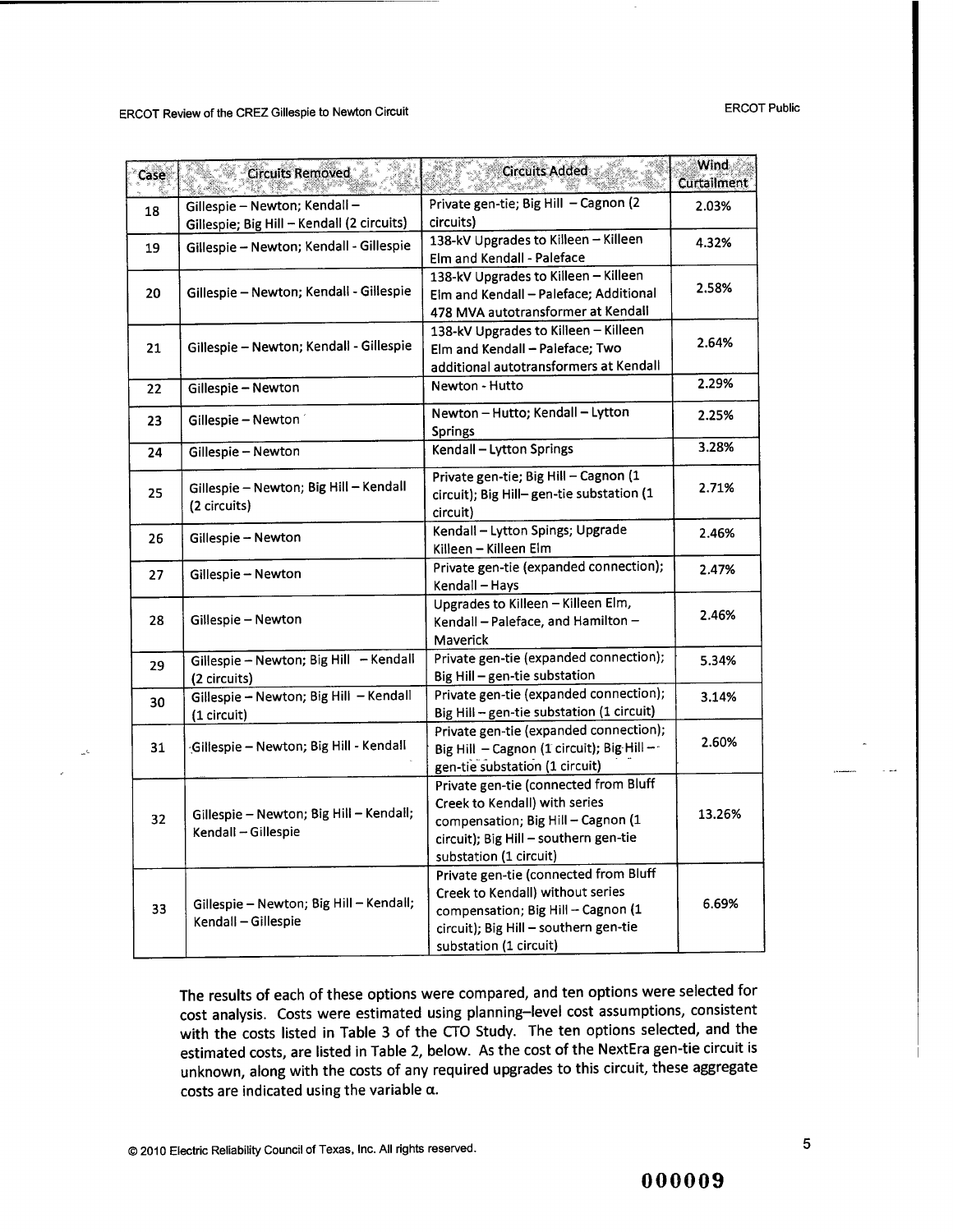#### Table 2: Cost Analysis

| Case | <b>Circuits Removed</b>                                                        | <b>Circuits Added</b>                                                                                                    | Wind<br>Curtailment | Cost of<br><b>Upgrades</b><br>(SM) | <b>Deferred</b><br>Costs<br>(\$M)* |
|------|--------------------------------------------------------------------------------|--------------------------------------------------------------------------------------------------------------------------|---------------------|------------------------------------|------------------------------------|
| 3    | Gillespie - Newton                                                             | Upgrade Killeen - Killeen Elm;<br>Kendall - Paleface                                                                     | 2.59%               | 39                                 | 136                                |
| 10   | Gillespie - Newton                                                             | Private gen-tie; Kendall - Hays                                                                                          | 2.47%               | $88 + \alpha$                      | 136                                |
| 12   | Gillespie - Newton                                                             | Kendall - Lytton Springs;<br>Upgrade Killeen - Killeen Elm                                                               | 2.46%               | 78                                 | 136                                |
| 16   | Gillespie - Newton;<br>Kendall - Gillespie                                     | Kendall - Hays; Upgrade Killeen<br>- Killeen Elm; Additional 478<br>MVA autotransformer at Kendall                       | 2.50%               | 86                                 | 190                                |
| 18   | Gillespie - Newton;<br>Kendall - Gillespie; Big<br>Hill - Kendall (2 circuits) | Private gen-tie; Big Hill - Cagnon<br>(2 circuits)                                                                       | 2.03%               | $81 + \alpha$                      | 190                                |
| 20   | Gillespie - Newton;<br>Kendall - Gillespie                                     | 138-kV Upgrades to Killeen -<br>Killeen Elm and Kendall -<br>Paleface; Additional 478 MVA<br>autotransformer at Kendall  | 2.58%               | 47                                 | 190                                |
| 22   | Gillespie – Newton                                                             | Newton - Hutto                                                                                                           | 2.29%               | 98                                 | 136                                |
| 26   | Gillespie - Newton                                                             | Kendall - Lytton Springs;<br>Upgrade Killeen - Killeen Elm                                                               | 2.46%               | 125                                | 136                                |
| 28   | Gillespie - Newton                                                             | Upgrades to Killeen - Killeen<br>Elm, Kendall - Paleface, and<br>Hamilton - Maverick                                     | 2.46%               | 71                                 | 136                                |
| 31   | Gillespie – Newton; Big<br>Hill - Kendall (2 circuit)                          | Private gen-tie (expanded<br>connection); Big Hill - gen-tie<br>substation (1 circuit), Big Hill -<br>Cagnon (1 circuit) | 2.60%               | $161 + \alpha$                     | 251                                |

Option 3 is the lowest cost alternative to the Gillespie to Newton circuit. This option includes the reconductoring or reconstruction of the existing 138-kV circuits listed below:

- The circuits from Killeen (bus 3423) to Killeen Elm (bus 3618), approximately 7 miles of circuits, to achieve a rate B of 400 MVA. These circuits are owned and operated by Oncor Electric Delivery; and,
- The circuits from Kendall (bus 7152) to Miller Creek (bus 7479), approximately 40 miles of circuits, to achieve a rate B of 440 MVA, and the circuits from Miller Creek (bus 7479) to Paleface (bus 7476), approximately 17 miles of circuits, to achieve a rate B of 220 MVA. These circuits are owned and operated by the Lower Colorado River Authority (LCRA).

Based on available information, ERCOT does not believe that upgrading the 138-kV circuits listed above will require modification of the respective Transmission Owner's Certificate of Convenience and Necessity (CCN).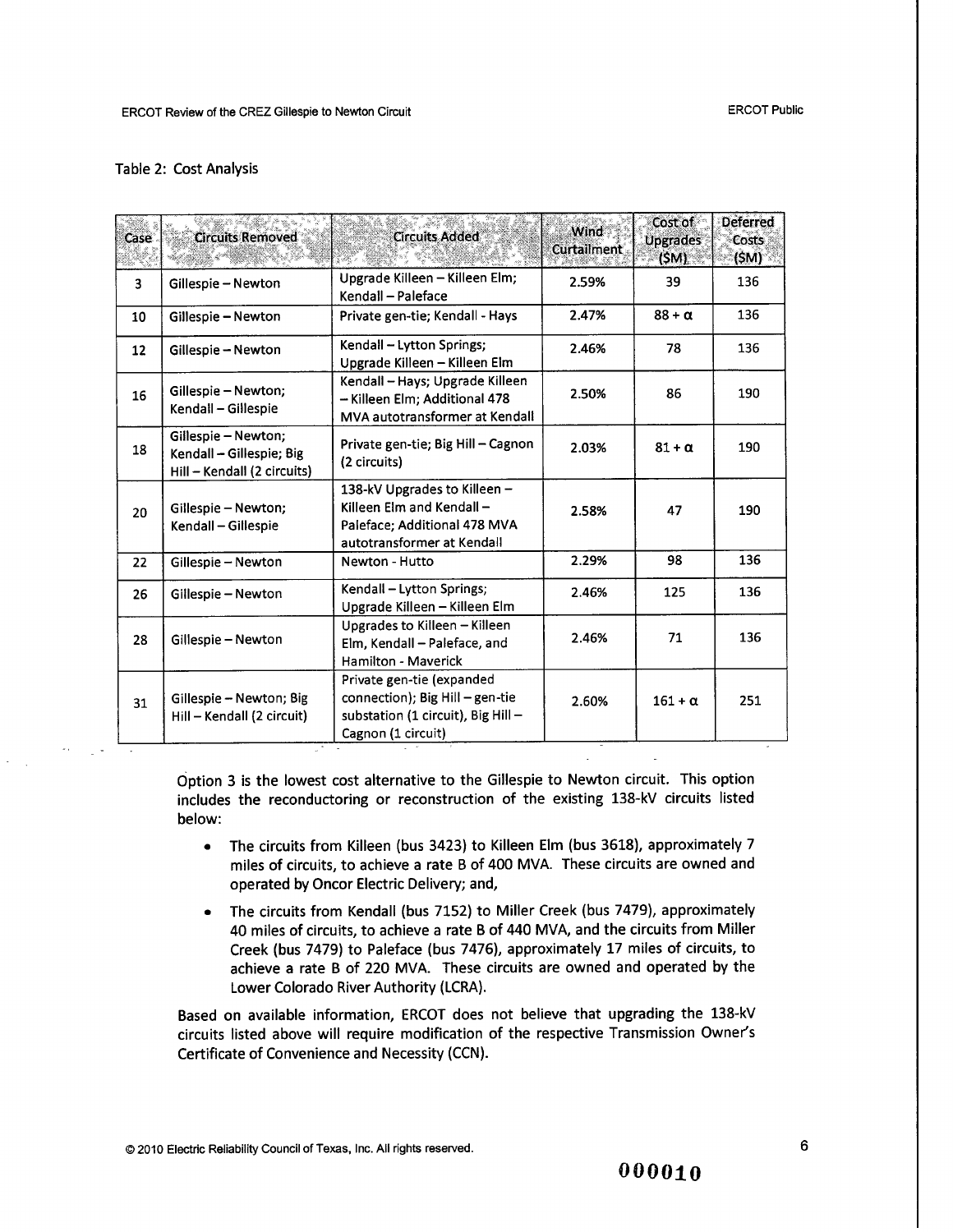**Option 20 may be a more cost-effective alternative, due to the removal of not only the Gillespie to Newton circuit, but also the Kendall to Gillespie circuit. However, this option eliminates a significant new load-serving path into the Hill Country, and the additional reliability implications of removing this circuit are being analyzed in a concurrent study being conducted** by ERCOT, **at the Commission's request, of the Bill Hill (McCamey D) to Kendall to Gillespie circuit. The results of this study will be provided to the Commission when it is completed. The selection of option 3 at this time does not preclude use of option 20 if further analysis indicates that it is acceptable.**

#### 5. Stability Analysis

**Stability analysis was performed on Option 3 using transient stability cases provided by ABB, Inc. as part of their work analyzing the reactive requirements for the** CTP. The **Gillespie to Newton circuit was removed from these cases and the upgrades associated with Option 3 were added. The system response following simulated 6-cycle threephase faults was analyzed for 12 significant contingencies located near the Gillespie and Newton substations. Contingencies were selected based the results of steady-state Power/Voltage analysis. Model results were considered acceptable if the overall system response was well-damped and if voltages recovered to post-contingency levels before the end of a ten-second simulation period. Post-contingency voltage criteria** vary by TSP **but are typically around 0.9 pu.**

For the scenario with the Gillespie to Newton circuit removed and the upgrades described in Option 3 added, this analysis indicates that the system was stable for the contingencies evaluated.

#### 6. Discussion

As noted on page 36 of the CTO Study, several options were considered as part of the original CTO Study to relieve transmission congestion in the vicinity of the Kendall substation. The circuit connecting this substation with the Killeen substation, through the Newton switching station, was selected because similar projects had been shown to have system reliability benefits in long-range studies completed by both ERCOT and LCRA. Modeling analysis conducted by ERCOT as part of this reassessment of the Gillespie to Newton circuit confirms that as loads grow in the Hill Country and nearby areas, the Gillespie to Newton circuit would provide more system operational flexibility and greater support for long-term system reliability compared to the 138-kV improvements identified as part of this reassessment.

The Kendall to Newton circuits were included in the CTP because they relieved congestion due to wind generation near the Kendall and Killeen substations in a way that supported the long-range need for reliable electric service to the Hill Country area. No other circuits in the CTP were justified in part based on long-range system needs. As such, the modification to the CTP identified in this reassessment represents a unique opportunity to reduce the overall cost of the CTP transmission improvements. The potential savings noted in this reassessment (comparing the identified 138-kV upgrades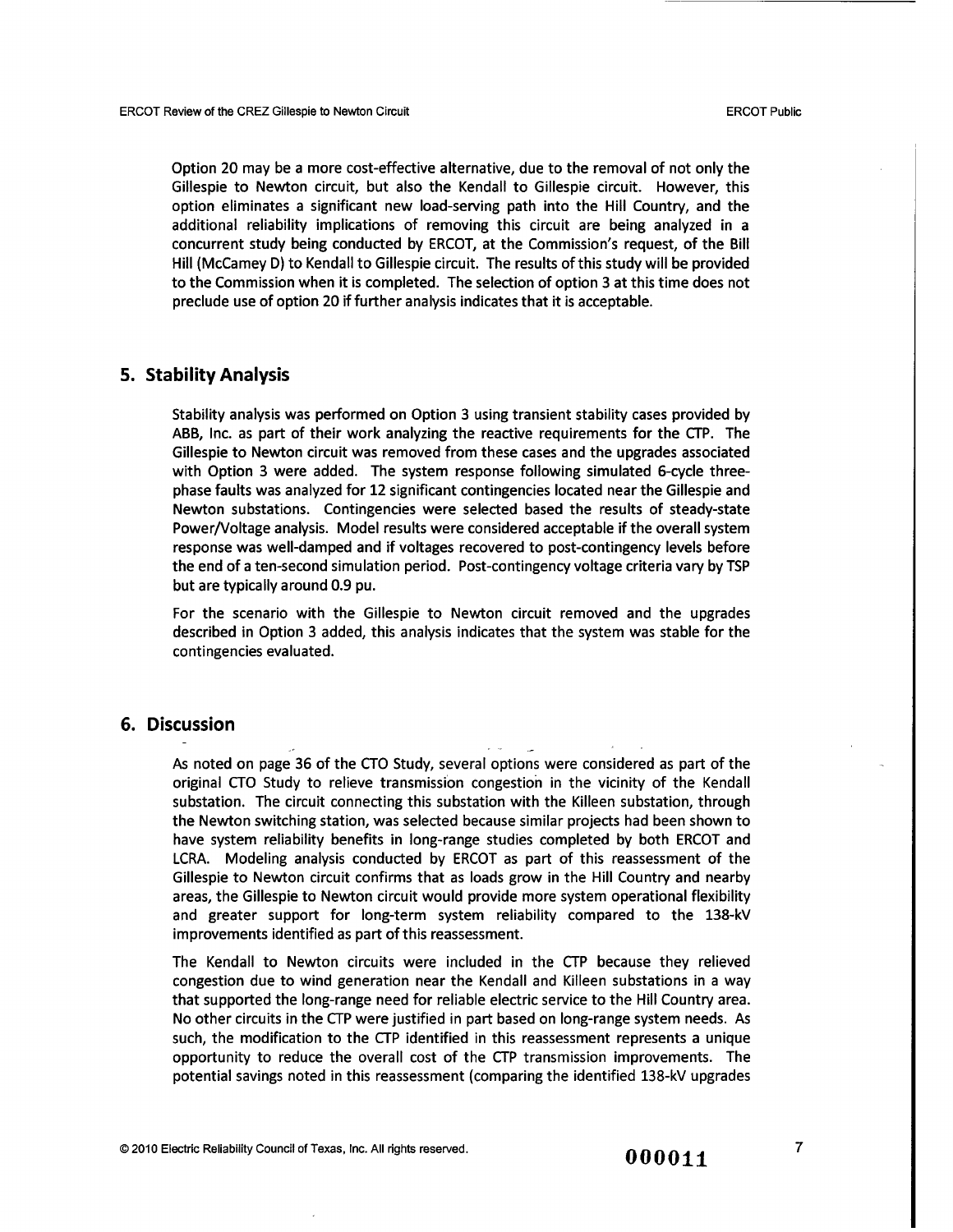to the Gillespie to Newton circuit) are a direct result of foregoing long-range system benefits for a near-term solution.

If the Commission chooses to alter the CTP to include these 138-kV improvements in lieu of the Gillespie to Newton circuit, ERCOT believes that the decision to implement these improvements could be delayed until the upgrades are actually needed, since these upgrades may not require CCN modifications and could, therefore, be completed relatively quickly. By delaying the decision to implement these projects, the Commission would allow ERCOT to re-evaluate the cost-effectiveness of these solutions annually through the five-year planning process, taking into account future changes in the overall ERCOT transmission system. As wind generation capacity increases on the transmission system and the expected congestion at the Kendall and Killeen substations noted in the CTO study and in this reassessment becomes evident in the modeling analysis conducted as part of the ERCOT five-year transmission planning process, the most cost-effective upgrades can be endorsed by ERCOT and implemented by Transmission Owners. ERCOT will coordinate with the respective Transmission Owners to determine the required construction time for these projects and to ensure that the expected congestion can be mitigated in a timely manner.

#### 7. Conclusion

Based on the results of this study, ERCOT has found a cost-effective alternative to the Gillespie to Newton circuit specified in the CTP. Analytical results based on planning information available at this time indicate that the following upgrades of existing 138-kV circuits will provide sufficient transmission capacity to allow the overall CTP to function in a manner that meets the criteria established as part of the CTO Study:

- Reconductoring or reconstruction of the circuits from Killeen (bus 3423) to Killeen Elm (bus 3618), approximately 7 miles of circuits, to achieve a rate B of 400 MVA. These circuits are owned and operated by Oncor Electric Delivery; and,
- Reconductoring or reconstruction of the circuits from Kendall (bus 7152) to Miller Creek (bus 7479), approximately 40 miles of circuits, to achieve a rate B of 440 MVA, and the circuits from Miller Creek (bus 7479) to Paleface (bus 7476), approximately 17 miles of circuits, to achieve a rate B of 220 MVA. These circuits are owned and operated by the Lower Colorado River Authority (LCRA).

If the Commission chooses to alter the CTP to include these 138-kV improvements in lieu of the Gillespie to Newton circuit, ERCOT believes that the decision to implement these improvements could be delayed until the upgrades are shown to be needed through the existing ERCOT five-year transmission planning process. Information from Oncor and LCRA indicates that these upgrades will likely not require CCN modifications and therefore, could be completed relatively quickly. The actual construction time will depend on what proportion of the length of these circuits can be reconductored (using the same towers), and what proportion will need to be reconstructed (using new towers).

Delaying a decision to implement these projects would allow ERCOT to re-evaluate the cost-effectiveness of these solutions annually through the five-year planning process,